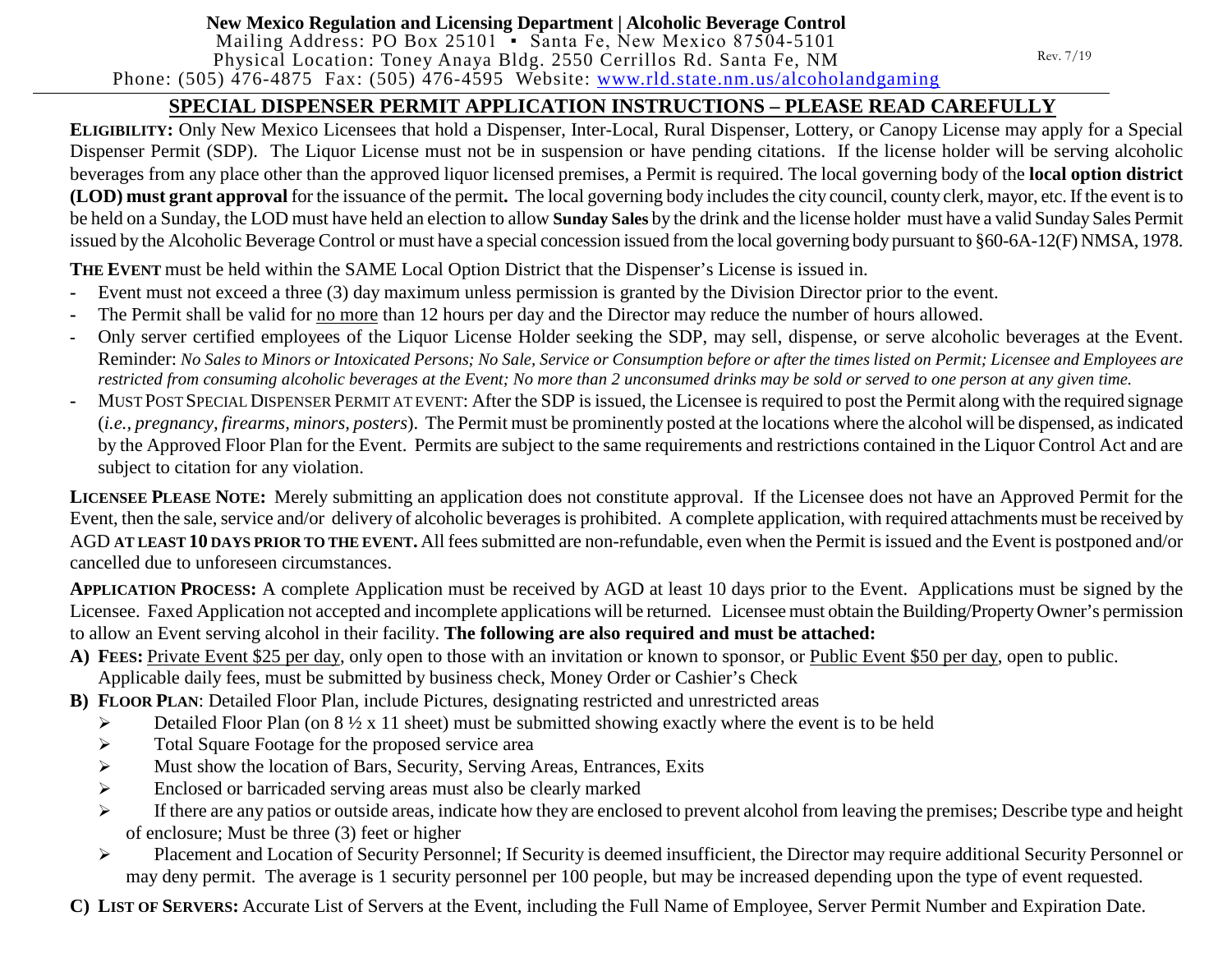## **ALCOHOLIC BEVERAGE CONTROL | SPECIAL DISPENSER PERMIT APPLICATION (§60-6A-12 NMSA)**

# **FEE PER DAY:**  $\Box$ \$25.00 Private Event (Catered)  $\Box$ \$50.00 Public Event, (DO NOT SUBMIT CASH)<br>A copy of all approved permits are sent to the Special Investigations Division of the Department of Public Safety, and DPS wi

**Application Must Include:** Payment of Fees, per day (listed on top of page)

Detailed Floor Plan (on  $8 \frac{1}{2} \times 11$  sheet) must be submitted showing exactly where the event is to be held. Total Square Footage for the proposed service area

Must show the location of Bars, Security, Serving Areas, Entrances, Exits. Enclosed or barricaded serving areas must also be clearly marked.

Describe type and height of enclosure; Must be three (3) feet or higher/No rope and No caution tape as a barrier

& Accurate List of Servers at the Event, including the Full Name of Employee, Server Permit Number and Expiration Date.

**Clear of Citations or Tax Holds: Yes No**

#### **LICENSE HOLDER INFORMATION:**

|                                                                 |                                                                                 | Business Name (DBA): Comer Name: COMPART COMPANY COMPANY COMPANY COMPANY COMPANY COMPANY COMPANY COMPANY COMPANY COMPANY COMPANY COMPANY COMPANY COMPANY COMPANY COMPANY COMPANY COMPANY COMPANY COMPANY COMPANY COMPANY COMPA |                                                                                   |  |  |
|-----------------------------------------------------------------|---------------------------------------------------------------------------------|--------------------------------------------------------------------------------------------------------------------------------------------------------------------------------------------------------------------------------|-----------------------------------------------------------------------------------|--|--|
|                                                                 |                                                                                 |                                                                                                                                                                                                                                |                                                                                   |  |  |
|                                                                 |                                                                                 |                                                                                                                                                                                                                                |                                                                                   |  |  |
|                                                                 |                                                                                 |                                                                                                                                                                                                                                |                                                                                   |  |  |
|                                                                 |                                                                                 |                                                                                                                                                                                                                                |                                                                                   |  |  |
| SDP will not be issued for more than three (3) consecutive days |                                                                                 |                                                                                                                                                                                                                                |                                                                                   |  |  |
|                                                                 | <b>Check all that apply:</b> $\Box$ Indoor Event Only $\Box$ Outdoor Event Only | $\Box$ Both                                                                                                                                                                                                                    |                                                                                   |  |  |
|                                                                 |                                                                                 |                                                                                                                                                                                                                                |                                                                                   |  |  |
|                                                                 |                                                                                 |                                                                                                                                                                                                                                |                                                                                   |  |  |
| Total Number of Attendees Expected at Event: _________________  |                                                                                 | Total Number of Attendees Expected to Consume Alcohol: __________________________                                                                                                                                              |                                                                                   |  |  |
|                                                                 |                                                                                 |                                                                                                                                                                                                                                |                                                                                   |  |  |
|                                                                 |                                                                                 |                                                                                                                                                                                                                                |                                                                                   |  |  |
| Total Number of Attendees Expected at Event: _______________    |                                                                                 |                                                                                                                                                                                                                                | Total Number of Attendees Expected to Consume Alcohol: __________________________ |  |  |
|                                                                 |                                                                                 |                                                                                                                                                                                                                                |                                                                                   |  |  |
|                                                                 |                                                                                 |                                                                                                                                                                                                                                |                                                                                   |  |  |
|                                                                 |                                                                                 | Total Number of Attendees Expected to Consume Alcohol: _________________________                                                                                                                                               |                                                                                   |  |  |
| <b>SECURITY:</b> No. of Security:                               |                                                                                 |                                                                                                                                                                                                                                |                                                                                   |  |  |
| $\Box$ Alcohol Server Certified employed by licensee            |                                                                                 |                                                                                                                                                                                                                                |                                                                                   |  |  |
| $\Box$ Alcohol Server Certified employed by licensee            |                                                                                 |                                                                                                                                                                                                                                |                                                                                   |  |  |
|                                                                 |                                                                                 | NOTE: LICENSEE'S EMPLOYEE(S) ASSIGNED TO WORK SECURITY, MUST WORK THIS EXCLUSIVELY AND MAY NOT SERVE AT THE EVENT.                                                                                                             |                                                                                   |  |  |
|                                                                 |                                                                                 | □Licensed Security Company Name                                                                                                                                                                                                |                                                                                   |  |  |
|                                                                 |                                                                                 |                                                                                                                                                                                                                                |                                                                                   |  |  |